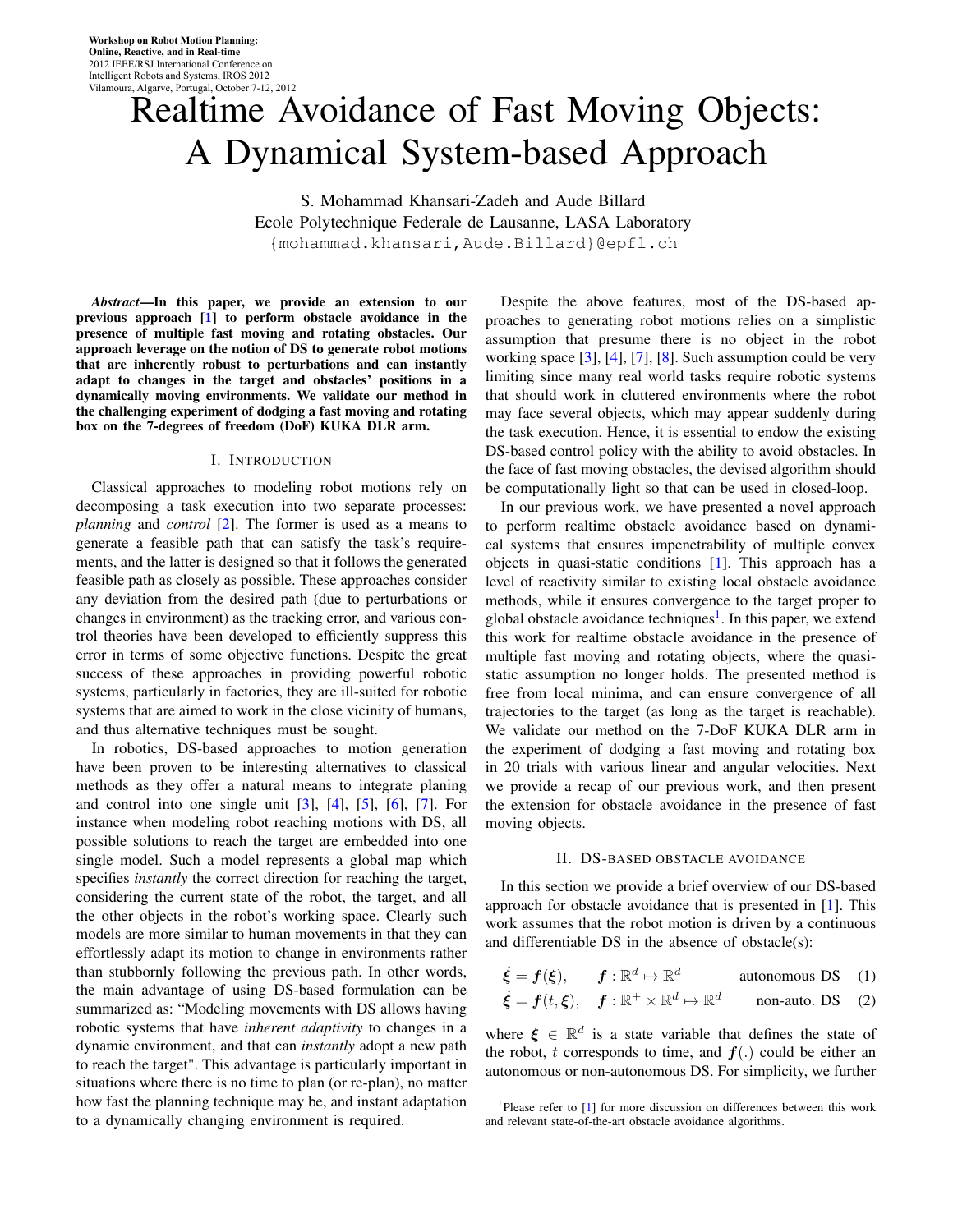use the notation  $f(.)$  to refer to both autonomous and nonautonomous DS. Given an initial point  $\{\xi\}^0$ , the robot motion along time can be computed by integrating  $f(.)$  recursively.

In this paper we take an imitation learning approach to construct  $f(.)$ . Given a set of *N* demonstrations  $\{\xi^{t,n}, \dot{\xi}^{t,n}\}_{t=0,n=1}^{T^n, N}$ , an estimate of  $f(.)$  can be built using different techniques such as Stable Estimator of Dynamical Systems (SEDS) [\[3](#page-5-2)]. Note that throughout this paper we assume the DS  $f(.)$  is provided by the user, and henceforth we will call it the *original DS*. Next we describe our DS-based obstacle avoidance.

#### *A. Analytical description of obstacles*

Consider a *d*-dimensional object centered at a reference point  $\xi$ <sup>o</sup>. We denote the position of a point  $\xi \in \mathbb{R}^d$  with respect to the frame of reference centered at  $\xi^o$  with  $\tilde{\xi} = \xi - \xi^o$ . Suppose a continuous function  $\Gamma(\tilde{\xi})$  that projects  $\mathbb{R}^d$  into  $\mathbb{R}$ . The function  $\Gamma(\xi)$  has continuous first order partial derivatives (i.e.  $C^1$  smoothness) and increases monotonically with  $\|\tilde{\xi}\|$ . The level curves of  $\Gamma$  (i.e.  $\Gamma(\tilde{\xi}) = c$ ,  $\forall c \in \mathbb{R}^+$ ) enclose a convex region. By construction, the following relation holds at the surface of the obstacle:

$$
\Gamma(\tilde{\xi}) = 1 \tag{3}
$$

For example  $\Gamma(\tilde{\xi})$  :  $\sum_{i=1}^{d} (\tilde{\xi}_i/a_i)^2 = 1$  corresponds to a *d*-dimensional ellipsoid with axis lengths  $a_i$ . We can divide the space spanned by  $\Gamma$  into three regions  $\mathcal{X}^o$ ,  $\mathcal{X}^b$ , and  $\mathcal{X}^f$  to distinguish between points inside the obstacle, at its boundary, and outside the obstacle respectively:

Interior points :  $\mathcal{O} = \{ \xi \in \mathbb{R}^d : \Gamma(\tilde{\xi}) < 1 \}$  (4)

Boundary points : *X*  $b = \{ \xi \in \mathbb{R}^d : \Gamma(\tilde{\xi}) = 1 \}$  (5)

Free region :  $f = \{ \xi \in \mathbb{R}^d : \Gamma(\tilde{\xi}) > 1 \}$  (6)

Note that in case of non-convex objects, we could consider a smooth convex envelope (also known as convex bounding volume) that fits tightly around the object. When the point cloud description of an object is available, one could also use one of the estimation techniques such as the one presented in [\[9](#page-5-8)] to approximate a  $C^1$  smoothness bounding volume around the object.

#### *B. Modulation*

Given the original DS and an analytical formulation describing the surface of K obstacles  $\Gamma^1(\boldsymbol{\xi}^{o,1}) \cdots \Gamma^K(\boldsymbol{\xi}^{o,K})$ , we would like to determine a combined dynamic modulation matrix  $M$  so as to instantly modify the robot motion to avoid collision with multiple static obstacles:

$$
\dot{\xi} = \bar{M}(\xi) f(.) \tag{7}
$$

[Algorithm 1](#page-2-0) provides the procedure on how to determine M. For brevity of this paper, we do not describe here the effect of each line in [Algorithm 1](#page-2-0) on the combined dynamic modulation matrix, and refer interested readers to [[1\]](#page-5-0). However, there are three parameters that are noteworthy: the safety factors  $\eta^k$ , the reactivities  $\rho^k$ , and the tail effects  $\kappa^k$ .

<span id="page-1-0"></span>

Fig. 1: Illustration of the effect of the safety factor, reactivity, and the tail effect on the modulation. In these graphs, the original dynamics is a uniform flow moving from left to right:  $\xi = [1, 0]$ . (a) The area between the dashed line and the obstacle boundary is the safety margin. (b) By increasing the reactivity to 3, the trajectories now deflect earlier in time and go further out. (c) By setting  $\kappa = 0$ , We could remedy the tendency of the trajectories to follow the obstacle shape after passing it. Note that in this situation, the slight modulation of the trajectories after passing the obstacle is still required in order to ensure the continuity in the velocity.

For each obstacle  $k \in 1..K$ , the safety factor  $\boldsymbol{\eta}^k \in \mathbb{R}^d$  with  $\eta_i^k \geq 1$ ,  $\forall i \in 1..d$ , controls the required safety margin around the object by virtually inflating the object along each direction  $\tilde{\xi}_i$  with the magnitude  $\eta_i^k$  (in the obstacle frame of reference). The reactivity parameter  $\rho^k > 0$  controls the responsiveness of the robot to the presence of each obstacle. The larger the reactivity, the earlier the robot responds to the presence of an obstacle. This parameter is very crucial for practical purposes as one may prefer to deflect the robot trajectory earlier when it goes toward a fire flame than when it is just heading towards a soft pillow. The last parameter  $\kappa \in \{0, 1\}$  controls whether the robot motion should still be modified after passing the object ( $\kappa = 1$  corresponds to this situation). [Figure 1](#page-1-0) shows the effect of these three factors on the modulation.

Note that the multiplication of the combined dynamic modulation matrix guarantees the impenetrability of all the *K* obstacles. However in many robot experiments, not only should the robot avoid the obstacle, but it should also reach a target. In other words, we would like the modified motion to preserve the convergence property of the original dynamics while still ensuring that the motion does not collide with the object(s). As described in [\[1](#page-5-0)], the multiplication of  $M$  does not change the critical points of the original dynamics. Hence, if the original DS is globally stable (i.e. all trajectories reach the target point) when there is no obstacle in the robot working space, it also remains stable in the presence of obstacles<sup>[2](#page-1-1)</sup>.

#### III. EXTENSION TO MULTIPLE MOVING OBSTACLES

In our previous work [\[1](#page-5-0)] we have considered situations where obstacles are static. In this section we extend our previous formulation to perform obstacle avoidance in the presence of multiple moving obstacles with linear and/or rotational velocities. In the presence of one single obstacle, this extension is straight forward and can be achieved by

<span id="page-1-1"></span><sup>&</sup>lt;sup>2</sup>It should be noted that the modulation term  $M(\tilde{\xi})$  may also create other possible equilibrium points at the boundary of obstacles. As these possible equilibrium points *solely* appear on the obstacles' boundary, they can be tackled by using a contouring mechanism.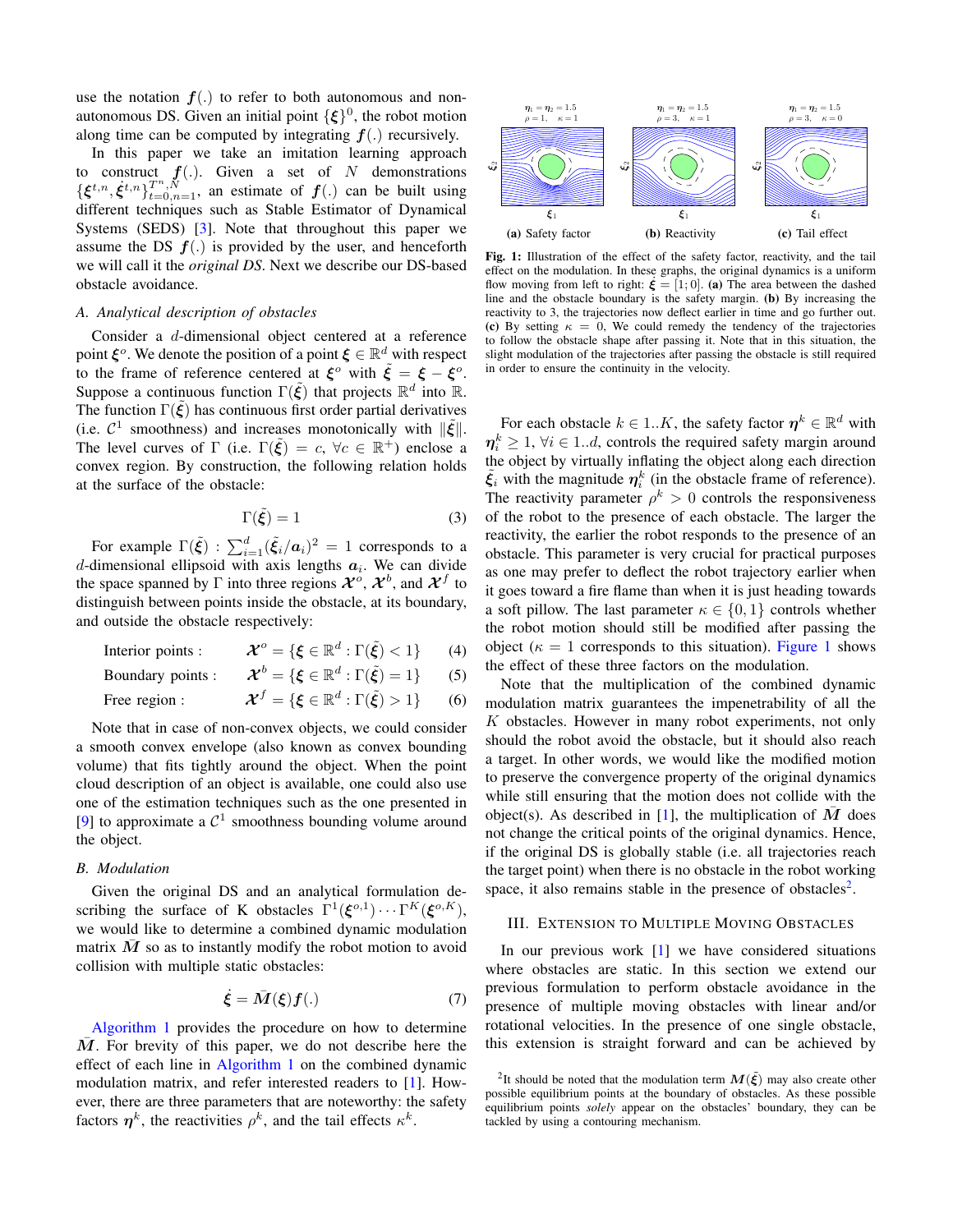#### <span id="page-2-0"></span>Algorithm 1 DS-Based obstacle avoidance as described in [[1\]](#page-5-0)

Input: 
$$
\xi
$$
,  $f(.)$ , and  $\{\eta^k, \rho^k, \kappa^k\}$   
\n1: for each obstacle  $k, k \in 1..K$  do  
\n2:  $\tilde{\xi}_{\eta}^k = (\xi - \xi^{o,k})./\eta^k$   
\n3:  $E^k(\tilde{\xi}_{\eta}^k) = \begin{bmatrix} n^k(\tilde{\xi}_{\eta}^k) & e^{1,k}(\tilde{\xi}_{\eta}^k) & \cdots & e^{d-1,k}(\tilde{\xi}_{\eta}^k) \end{bmatrix}$   
\n4:  $\omega^k(\tilde{\xi}_{\eta}^k) = \begin{cases} 1 & \text{if } K = 1 \\ \prod_{i=1, i \neq k}^K \frac{(\Gamma^i(\tilde{\xi}_{\eta}^k) - 1)}{(\Gamma^k(\tilde{\xi}_{\eta}^k) - 1) + (\Gamma^i(\tilde{\xi}_{\eta}^k) - 1)} & \text{otherwise} \end{cases}$   
\n5:  $\begin{cases} \lambda_1^k(\tilde{\xi}_{\eta}^k) = \begin{cases} 1 - \frac{\omega^k(\tilde{\xi}_{\eta}^k)}{|\Gamma(\tilde{\xi}_{\eta}^k)|^{\frac{1}{p}}} & n(\tilde{\xi})^T \dot{\xi} < 0 \text{ or } \kappa = 1 \\ 1 & n(\tilde{\xi})^T \dot{\xi} \ge 0 \text{ and } \kappa = 0 \end{cases}$   
\n6:  $D(\tilde{\xi}_{\eta}^k) = \begin{bmatrix} \lambda_1^k(\tilde{\xi}_{\eta}^k) & 0 \\ 0 & \lambda_d^k(\tilde{\xi}_{\eta}^k) \end{bmatrix}$   
\n7:  $M^k(\tilde{\xi}_{\eta}^k) = E^k(\tilde{\xi}_{\eta}^k) D^k(\tilde{\xi}_{\eta}^k) (\tilde{E}^k(\tilde{\xi}_{\eta}^k))^{-1}$   
\n8: end for  
\n9:  $\overline{M}(\xi) = \prod_{k=1}^K M^k(\tilde{\xi}_{\eta}^k)$   
\nOutput:  $\dot{\xi} = \overline{M}(\xi)f(.)$ 

computing the modulation in the obstacle's frame of reference. Suppose an obstacle  $\Gamma(\xi)$  that is moving with linear and rotational velocities  $\dot{\xi}_L^o$  and  $\dot{\xi}_R^o$ , respectively. The modulated dynamics for obstacle avoidance becomes:

<span id="page-2-1"></span>
$$
\dot{\xi} = \bar{M}(\tilde{\xi})(f(.) - \dot{\xi}_L^o - \dot{\xi}_R^o \times \tilde{\xi}) + \dot{\xi}_L^o + \dot{\xi}_R^o \times \tilde{\xi}
$$
 (8)

where (.)  $\times$  (.) denotes the cross product and  $\overline{M}(\tilde{\xi})$  is the modulation given by [Algorithm 1](#page-2-0). In this equation, the term  $f(.) - \dot{\xi}_L^o - \dot{\xi}_R^o \times \tilde{\xi}$  transforms the velocity of the robot to the obstacle's coordinates system. Then, the modulation is performed in this coordinates system where the object is static, yet the robot is moving with a different speed. After applying the modulation, the result is transformed back to the world's frame of reference through the last term.

[Equation \(8\)](#page-2-1) ensures impenetrability of a single moving obstacle. To verify this, suppose a point  $\xi^b$  on the boundary of the moving obstacle at time *t*. After multiplying the modulation matrix, the radial velocity of the robot is canceled, and hence the robot can only move along the tangential hyperplane at *ξ b* . However, this is still not enough as the robot may hit the obstacle in the next moment  $t^+$  since the obstacle is moving. The collision can be avoided by adding the instant velocity of the point  $\xi^b$  due to obstacle motion, which is given by  $\dot{\xi}_L^o + \dot{\xi}_R^{\dot{o}} \times (\xi^{\dot{b}} - \xi^o)$ , to the modulated velocity.

As a side effect, [Eq. \(8\)](#page-2-1) could induce some unnecessary movements to the robot even when the robot is far from the obstacle (note that the angular velocity grows proportionally with  $\|\tilde{\xi}\|$ ). This can be tackled by adding an exponential term that diminishes the induced velocity due to the obstacle's movement as  $\|\tilde{\xi}\|$  increases:

$$
\dot{\xi} = M(\tilde{\xi}) \Big( f(.) - e^{-\frac{1}{\sigma^o} (\Gamma(\tilde{\xi}) - 1)} (\dot{\xi}_L^o + \dot{\xi}_R^o \times \tilde{\xi}) \Big) + \cdots + e^{-\frac{1}{\sigma^o} (\Gamma(\tilde{\xi}) - 1)} (\dot{\xi}_L^o + \dot{\xi}_R^o \times \tilde{\xi}) \quad (9)
$$

where  $\sigma^o$  is a positive scalar controlling the rate of decay of the exponential term. The higher the  $\sigma$ <sup>o</sup>, the earlier the robot responds to the obstacle motion. The above change does not compromise impenetrability of the obstacle as we have  $e^{-\frac{1}{\sigma^o}(\Gamma(\hat{\xi})-1)} = 1$  on the boundary of the obstacle.

<span id="page-2-2"></span>In the presence of multiple moving obstacles, further considerations should be taken so that the above transformation smoothly shift from one obstacle to another based on the current position of the robot. To achieve this goal, we use the weighting coefficients that are computed in the [4t](#page-2-2)h line of [Algorithm 1](#page-2-0) to control the priorities of obstacles.

Let us consider *K* disconnected obstacles that are described by  $\Gamma^k(\tilde{\xi}^k)$ ,  $k \in 1..K$ , with associated translational and rotational velocities  $\dot{\xi}_{L}^{\circ,k}$  and  $\dot{\xi}_{R}^{\circ,k}$ , respectively. We define the net shift in velocity due to the presence of these obstacles as:

$$
\bar{\xi}^o = \sum_{k=1}^K \dot{\xi}^{o,k} = \sum_{k=1}^K e^{-\frac{1}{\sigma^{o,k}}(\Gamma^k(\tilde{\xi}^k) - 1)} \omega^k(\tilde{\xi}^k) (\dot{\xi}_L^{o,k} + \dot{\xi}_R^{o,k} \times \tilde{\xi}^k)
$$
\n(10)

where  $\omega^k(\tilde{\xi}^k)$  are computed according to [Algorithm 1.](#page-2-0) In case the tail effect is not desired (i.e.  $\kappa = 0$ ), one could remove the modulation effect by setting  $\dot{\xi}^{o,k} = 0$  for each obstacle that is moving away from the robot (i.e. when  $(\dot{\xi}^{o,k})^T \tilde{\xi}^{o,k} < 0$ ).

The combined modulation that considers the net effect of all moving/static obstacles is then given by:

<span id="page-2-3"></span>
$$
\dot{\xi} = \bar{M}(\xi) \big( f(.) - \bar{\dot{\xi}}^o \big) + \bar{\dot{\xi}}^o \tag{11}
$$

where  $M(\xi)$  is given by [Algorithm 1.](#page-2-0) [Equation \(11\)](#page-2-3) ensures the impenetrability of all the *K* obstacles. For a point  $\xi^b$  on the boundary of the k-th obstacle, only  $\omega^k = 1$  and all the other weighting coefficients are zeros. Hence  $\bar{M}(\xi^b) = M^k(\xi^b)$ and  $\vec{\xi}^o = \dot{\xi}_L^{o,k} + \dot{\xi}_R^{o,k} \times \tilde{\xi}^{b,k}$ , and thus the obstacle is impenetrable. Similarly to the static case, by moving from one obstacle to another, the weighting coefficients smoothly change between zero and one, and by this, impenetrability is always ensured for all the obstacles.

[Figure 2](#page-3-0) shows an example of obstacle avoidance in the presence of two moving obstacles. It compares two situations: 1) The quasi-static case where the obstacles' motion are neglected, and the modulation is computed at each time based on the instantaneous position and orientation of the obstacles (see [Fig. 2a\)](#page-3-1), and 2) The dynamic case where the obstacles' motion are taken into account (see [Fig. 2b\)](#page-3-2). As we can see, in the quasi-static case the impenetrability of the obstacles are no longer ensured, whereas in the dynamic case all the trajectories can safely pass the obstacles.

## IV. ROBOT EXPERIMENTS

<span id="page-2-4"></span>In this section we evaluate our approach in the presence of a fast moving obstacle, where the quasi static-assumption is no longer valid. The experiment consisted of having the 7-DoF KUKA DLR arm stay in a default target position while a box is slid towards the robot at high speed. Thus the robot should react quickly and change its position so that the box passes without any collision (see [Fig. 3](#page-4-0)).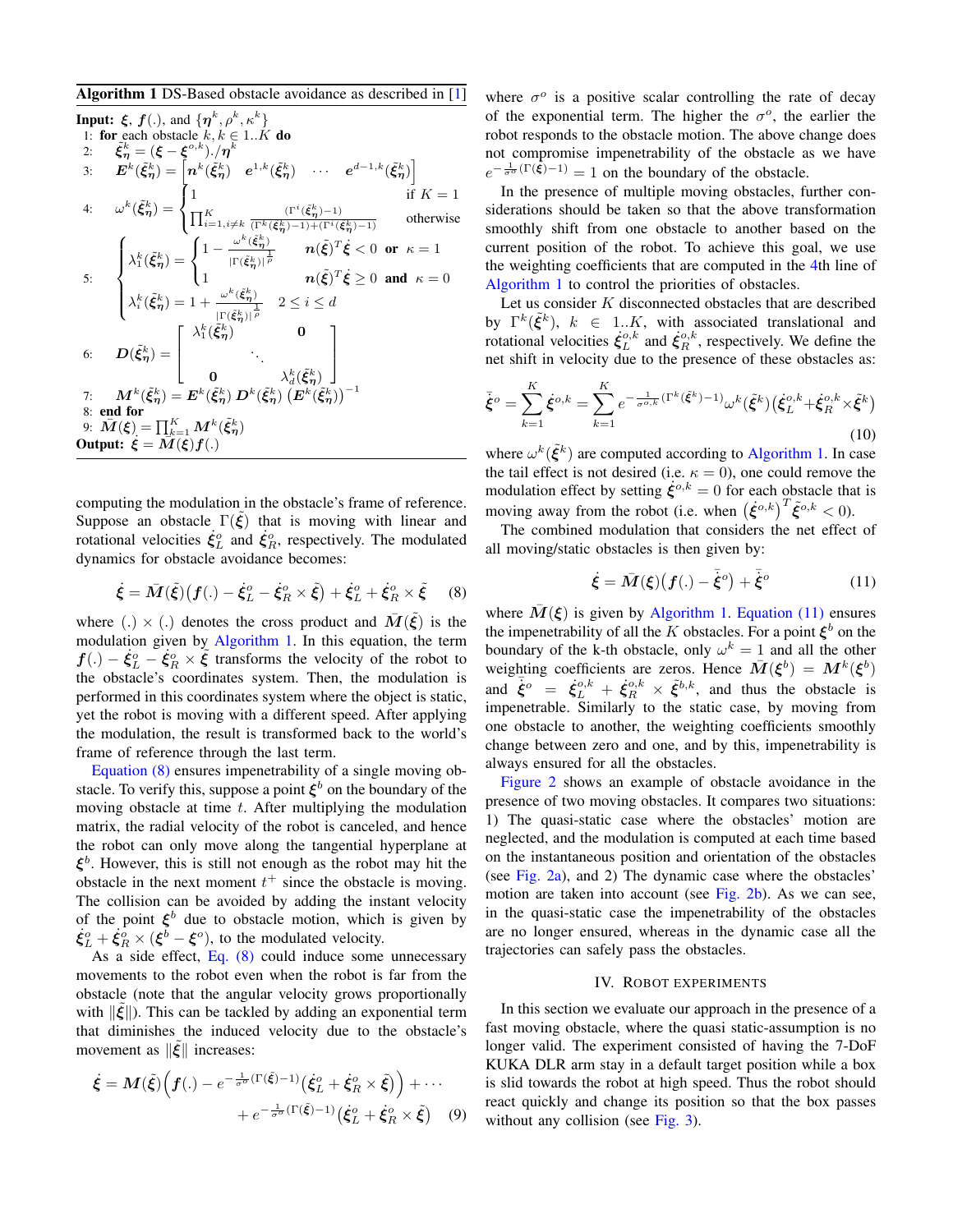<span id="page-3-1"></span><span id="page-3-0"></span>

(a) Without considering the obstacles' motion (the quasi-static case). The dashed black lines show the failure cases where the robot actually collides with the obstacles.

<span id="page-3-2"></span>

(b) With considering the obstacles' motion. In this case, collision avoidance for all trajectories is ensured.

Fig. 2: Illustration of the obstacle avoidance in the presence of two moving obstacles. As we can see, solely in the dynamic case, where the obstacles' motion is considered, the trajectories can safely pass the obstacles. In this example, the trajectories move from left to right with  $\dot{\xi} = [2, 0]$  m/s. The oval-shaped object has the linear velocity  $\boldsymbol{\xi}_{L}^{\text{o},1}$  = [−0*.*4; −0.2] m/s and the rotational velocity  $\xi_R^{o,1} = -2$  rad/s. These values for the square-shaped obstacle are [*−*0*.*4; *−*0*.*2] m/s and 1 rad/sec. Both objects have the safety factor of  $\eta = 1.2$ . The variance  $\sigma^{\circ}$  is set to 2 and 10 for the oval and square-shaped obstacles, respectively.

The KUKA robot is controlled in the Cartesian coordinate system, and the control commands are sent at 1000Hz. We use the damped least square pseudo-inverse kinematics to compute the robot's joint angles. The torque command to the robot is computed based on the desired kinematic command using the KUKA built-in PID controller. The original DS, deriving the robot motion in the absence of obstacles, is modeled using the Stable Estimator of Dynamical Systems (SEDS) [\[3](#page-5-2)]. SEDS builds an estimate of a globally asymptotically stable DS from a set of demonstrations (in the absence of obstacles) provided by the user. This DS is then used to control the robot motion by generating velocity commands to keep the robot's end-effector close or, when it is feasible, at the target point.

We define the box reference point at  $x^{\circ,B} = x^{c,B}$ ,  $y^{\circ,B} =$  $y^{c,B}$ , and  $z^{o,B} = 0$ , and model it with the analytical formulation  $\Gamma(\tilde{\xi})^B$ :  $((x - x^{\sigma,B})/0.055)^2 + ((y - y^{\sigma,B})/0.165)^2 +$  $((z - z^{o,B})/0.23)^4 = 1$ . Other parameters are set as follows:  $\eta = [3.5 \ 2.0 \ 1.5]^T$ ,  $\rho = 2$ ,  $\sigma = 30$ , and  $\kappa = 0$ . The box's position and orientation are tracked at 240Hz using an OptiTrack vision system. We use a Kalman filter to reduce the noise effect on estimations. The working table is modeled with  $x^{o,T} = y^{o,T} = 0$ ,  $z^{o,T} = -0.01$ *cm* and  $\Gamma(\tilde{\xi})^T$ :  $((x - x^{o,T})/3)^6 + ((y - y^{o,T})/3)^6 + ((z - z^{o,T})/0.01)^4 = 1.$ We set the safety factor of the table to  $\eta = 1.3$ . The position of the table is set fixed in the whole experiment.

In total we ran 20 trials, lasting between 0*.*8 to 1*.*3 seconds, in which the box was slid from different initial configurations with various linear and angular velocities. In each trial, the box was set to an initial distance of about 0*.*5 meter away

from the robot and was thrusted so as to reach a maximum linear velocity of 0*.*6 *∼* 1*.*5 m/s and/or a maximum angular velocity of  $40 \sim 120$  deg/s. In 16 out of the 20 trials, the robot successfully managed to dodge the box. [Figure 3](#page-4-0) shows sequences of the motion for four of the trials. The trajectories of the robot's end-effector and the box, and the magnitude of the box's linear and angular velocities are also illustrated in [Fig. 4](#page-5-9).

The four failure cases could possibly be due to two factors that are not currently considered in our formulation: 1) The filtering of the object's position and orientation introduces a lag in determining the current linear and angular velocities of the box. In situations where the box is moving and rotating fast at a very close distance to the robot, the presence of this lag could yield collision with the obstacle. 2) The robot's joints cannot move faster than a certain value due to the hardware limitation, and hence collision with the obstacle is inevitable. [Figure 5](#page-5-10) shows the sequences of the motion for one of the failure cases. In this trial, though the avoidance seems successful at the initial stage of the motion, the box hit the end-effector from the backside due to the wrong estimation of the object's angular velocity.

The first factor can be alleviated by using a more advanced filter or by increasing the safety factor. However, the second factor cannot be easily tackled. Some improvements might be achieved by using a planner technique that could take into account such hardware limitations during the path generation. However, as in the above failure situations the obstacle is moving fast at a very close distance to the robot, this planner should be extremely fast to provide a valid solution within an order of millisecond (recall the robot is controlled at 1000Hz).

### V. SUMMARY AND CONCLUSION

In this paper, we have extended our previous approach to perform obstacle avoidance in the presence of fast moving objects, where the quasi-static assumption no longer holds. The proposed approach requires the user to provide a DS model that governs the robot motion in the absence of obstacles and a smooth analytical formulation describing a convex bounding volume around each obstacle. Given the above information as well as the realtime position and orientation of obstacles, it instantly provides a modulation to the DS model of the motion so as the robot does not collide with the obstacles.

We have validated the applicability of our method in a real robot experiment where a fast moving and rotating box was slid towards the robot at various speeds. In most trials, the robot manages to successfully dodge the box despite its fast motion at a very close distance. Due to high speed motion of the box, the accuracy in estimating its position and orientation play an important role for the safe collision avoidance. In our implementation, there is an upper bound for the maximum amount of inaccuracies that can be handled, which is a function of the safety factor, reactivity parameter, and the object's velocity.

Our approach is currently limited in that it does not consider the robot's hardware limitations during the avoidance. The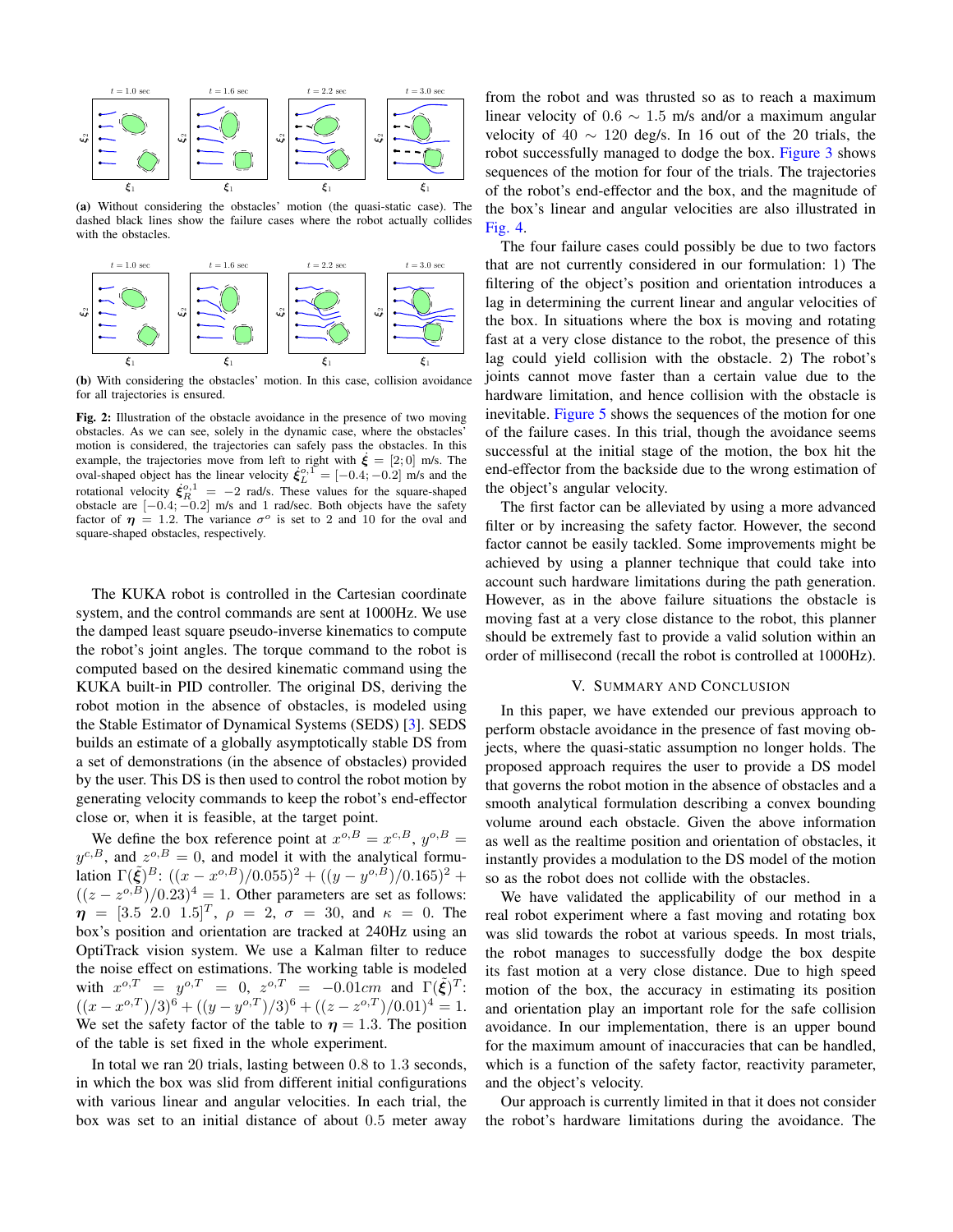<span id="page-4-0"></span>

(a) First trial.



(b) Second trial.



(c) Third trial.



(d) Forth trial.

Fig. 3: Illustration of sequences of motion for 4 out of the 20 executed trials. In this experiment the robot was required to dodge a sliding box that was launched 20 times from different initial configurations with various linear and angular velocities. For further information please refer to [Section IV.](#page-2-4)